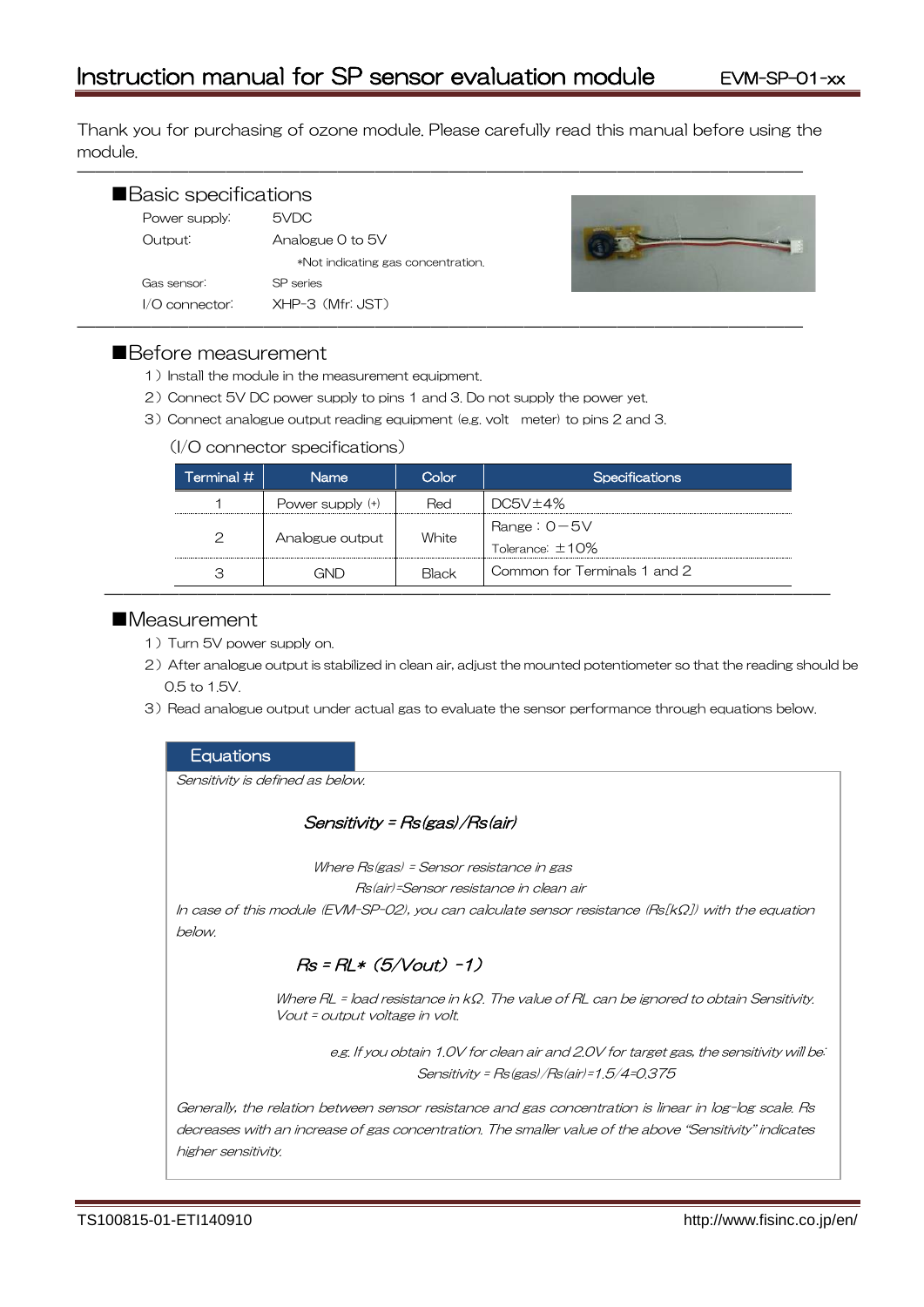# Standard curve

Semiconductor gas sensor is different in sensitivity and sensor resistance piece by piece. If you intend to make a precise measurement, you should prepare "Standard curve" as below.

- ① Keep power on the module for 24 hours to stabilize the sensor.
- ② Measure analogue output in clean air.
- ③ Measure analogue outputs in several known gas concentrations.
- ④ Calculate the Sensitivities with the values obtain in the above ② and ③.

―――――――――――――――――――――――――――――――――――――――

⑤ Plot the standard curve with sensitivity on Y-axis and gas concentration on X-axis in log-log scale.

You can find the unknown gas concentration with the above standard curve.

# ■**Fnd of measurement**

- 1) Turn off the power supply.
- 2) Remove the analogue output equipment from the module.
- 3) Store the module under clean atmosphere at normal temperature and humidity.

# ■Notes for operation

This module is designed to easily evaluate semiconductor gas sensors and NOT a precision measurement device. Please consider the following notes while using the module.

―――――――――――――――――――――――――――――――――――――――

#### -1. Ambient temperature and humidity change may influences analogue output.

Semiconductor gas sensors are influenced by ambient temperature and humidity change. Water vapor is considered as a kind of gas. Therefore, use the module where temperature and humidity do not change rapidly. They also change day by day. This will also influence the sensor resistance. Use the module under the smallest change in temperature and humidity. Recommendable operating temperature is 0 to 40C.

#### -2. Wind effect may cause the module's sensitivity

The sensor has a heater warming the sensing material. If the wind directly hits the sensor, the operating temperature decreases, resulting in sensitivity drift.

To avoid the above, the module should be kept under no or slight wind condition. If the module is mounted in the middle of an air flow, re-design your enclosure to prevent direct air flow.

#### -3.High concentration gas may cause the module to be defective.

Gas sensor is stabilized with oxygen molecules adsorbed on the sensing element surface. In case the sensor is exposed in high concentration gas or is directly hit by gas, the surface will temporarily lack of oxygen. This may cause the module to be defective. Maximum allowable gas concentration is 5000ppm in general.

#### -4. Responding to more than one kind of gas

Gas selectivity is controlled by gas sensing materials and additives. However, the sensor is also sensitive to other gases than target gases. Then, the output from the module reflects the sum of different gas sensitivity if more than one gas is used.

#### -5.Non-odor gases

The gas sensors are sensitive to reducing gases including non-odor gases such as carbon monoxide, hydrogen, methane, etc. If your target gas is odor gas such as alcohol, confirm whether odorless gas coexists.